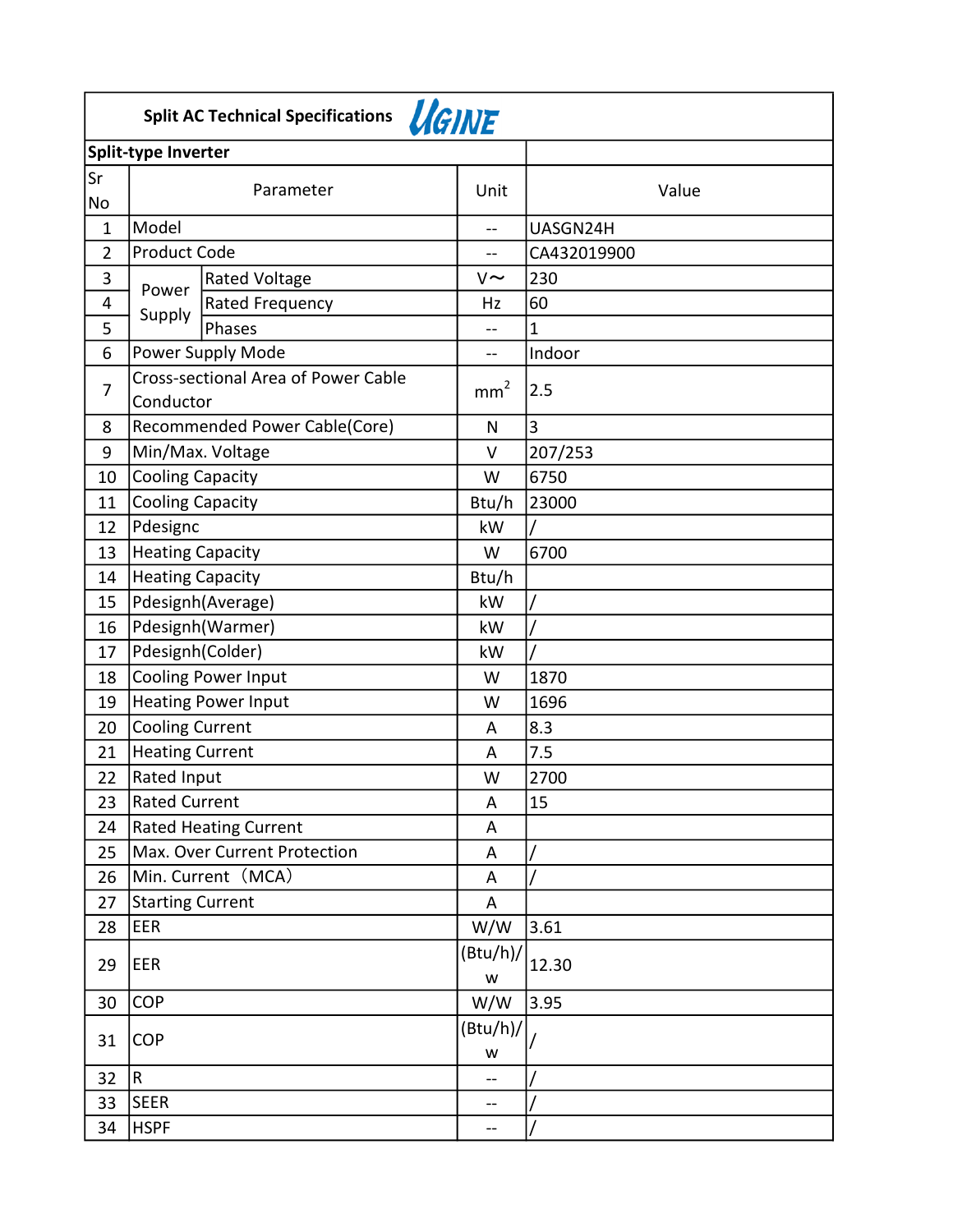| 35 | SCOP(Average)           |                           |                |                                                                            |
|----|-------------------------|---------------------------|----------------|----------------------------------------------------------------------------|
| 36 |                         | SCOP(Warmer)              |                |                                                                            |
| 37 | SCOP(Colder)            |                           | $-$            |                                                                            |
|    | <b>AEER</b>             |                           |                |                                                                            |
|    | <b>ACOP</b>             |                           |                |                                                                            |
| 38 | <b>APF</b>              |                           | W/W            |                                                                            |
| 39 | <b>Energy Class</b>     |                           |                |                                                                            |
| 40 | Air Flow Volume         |                           | $m^3/h$        | 1400/1100/950/800                                                          |
| 41 | Air Flow Volume         |                           | <b>CFM</b>     | 824/647/559/471                                                            |
| 42 |                         | Dehumidifying Volume      | L/h            | 2.00                                                                       |
| 43 | Dehumidifying Volume    |                           | PINT/D         | 4.23                                                                       |
| 44 | <b>Application Area</b> |                           | $m^2$          | $27 - 42$                                                                  |
| 45 |                         | <b>Indoor Unit Model</b>  |                | <u>GWΠΖ4QE-D3IVTBZL/T</u><br>顶<四面扫风> <wifi>&lt;平齐导风板&gt;&lt;<br/>溫佩</wifi> |
| 46 |                         | Fan Type                  | $\overline{a}$ | Cross-flow                                                                 |
| 47 |                         | Fan Diameter Length(D×L)  | mm             | 108×830                                                                    |
| 48 |                         | Fan Diameter Length(D×L)  | inch           |                                                                            |
| 49 |                         | <b>Cooling Speed</b>      | r/min          | 1500/1150/1000/850                                                         |
| 50 |                         | <b>Heating Speed</b>      | r/min          | 1500/1200/1050/900                                                         |
| 51 |                         | Fan Motor Power Output    | W              | 60                                                                         |
| 52 |                         | Fan Motor RLA             | A              | 0.24                                                                       |
| 53 |                         | Fan Motor Capacitor       | μF             |                                                                            |
| 54 |                         | <b>Heater Power Input</b> | W              |                                                                            |
| 55 |                         | <b>Evaporator Form</b>    | $-$            | Aluminum Fin-copper Tube                                                   |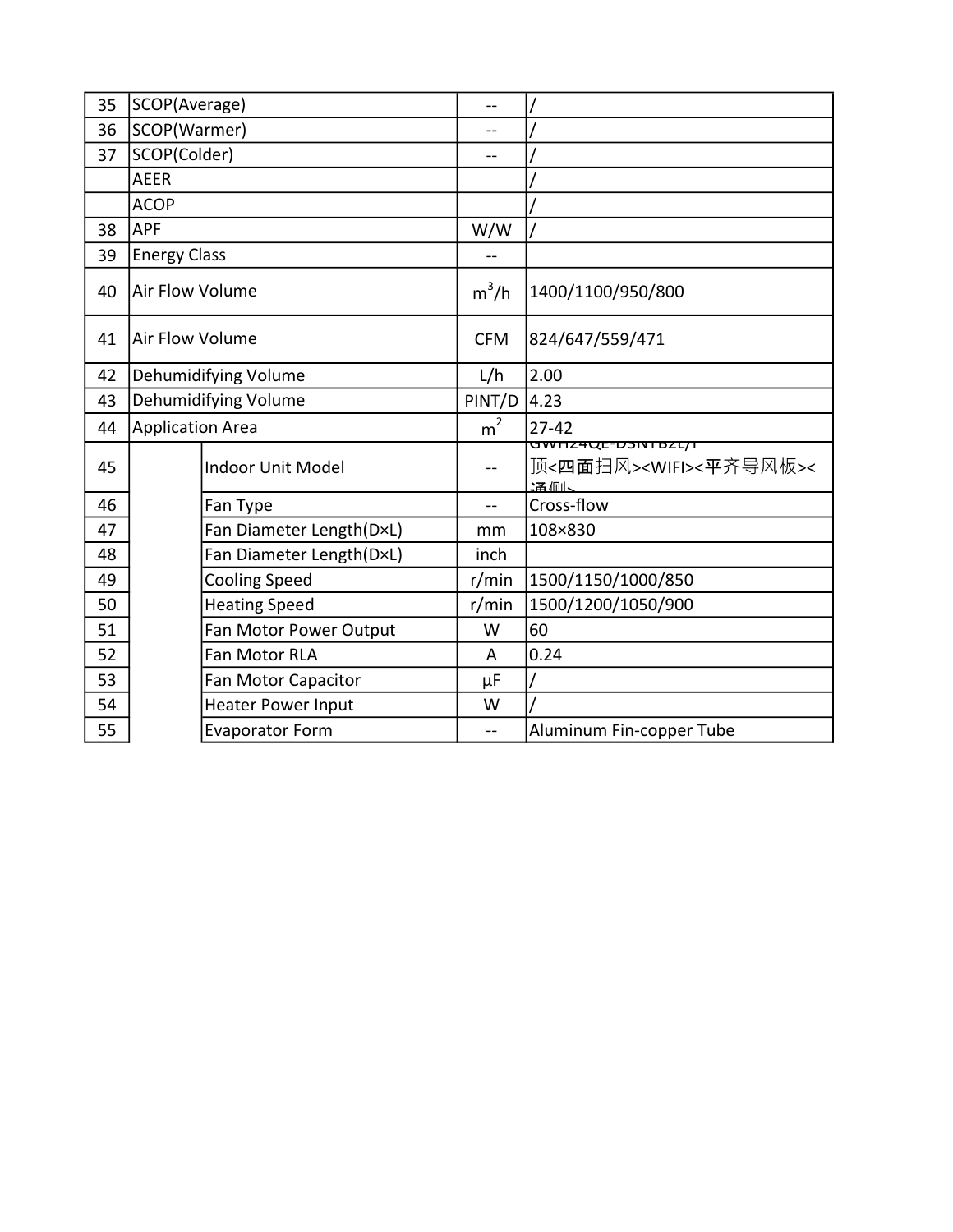| 56 |        | <b>Evaporator Pipe Diameter</b>           | mm             | $\phi$ 7                             |
|----|--------|-------------------------------------------|----------------|--------------------------------------|
| 57 |        | <b>Evaporator Pipe Diameter</b>           | inch           |                                      |
| 58 |        | <b>Evaporator Row-fin Gap</b>             | mm             | $2 - 1.3$                            |
| 59 |        | <b>Evaporator Row-fin Gap</b>             | inch           |                                      |
| 60 |        | Evaporator Coil Length (L×D×W)            | mm             | 845×25.4×381                         |
| 61 |        | Evaporator Coil Length (LxDxW)            | inch           |                                      |
| 62 |        | <b>Swing Motor Model</b>                  | $\overline{a}$ | MP35CJ                               |
| 63 | Indoor | <b>Swing Motor Power Output</b>           | W              | 2.5                                  |
| 64 | Unit   | <b>Fuse Current</b>                       | A              | 3.15                                 |
| 65 |        | Set Temperature Range                     | $^{\circ}C$    | $16 - 30$                            |
| 66 |        | Set Temperature Range                     | $\mathrm{P}$   | $61 - 86$                            |
| 67 |        | Sound Pressure Level                      | dB(A)          | 52/44/40/35                          |
| 68 |        | Sound Power Level                         | dB(A)          | 62/54/50/45                          |
| 69 |        | Dimension (W×H×D)                         | mm             | 1078×325×246                         |
| 70 |        | Dimension (W×H×D)                         | inch           | 42.4×12.8×9.7                        |
| 71 |        | <b>Dimension of Carton Box</b>            | mm             | 1124×400×329                         |
|    |        | (L×W×H)                                   |                |                                      |
| 72 |        | <b>Dimension of Carton Box</b><br>(L×W×H) | inch           | 44.3×15.7×13.0                       |
| 73 |        | Dimension of Package(LxWxH)               | mm             | 1129×408×339                         |
| 74 |        | Dimension of Package(LxWxH)               | inch           | 44.4×16.1×13.3                       |
| 75 |        | <b>Stacked Layers</b>                     |                | 7                                    |
| 76 |        | Net Weight                                | kg             | 16.0                                 |
| 77 |        | Net Weight                                | Ib             | 35.3                                 |
| 78 |        | <b>Gross Weight</b>                       | kg             | 19.0                                 |
| 79 |        | <b>Gross Weight</b>                       | Ib             | 41.9                                 |
| 80 |        | <b>Outdoor Unit Model</b>                 |                | GWH24QE-D3NTB2L/O 顶                  |
| 81 |        | <b>Compressor Trademark</b>               | --             | <b>GREE</b>                          |
| 82 |        | <b>Compressor Manufacturer</b>            | --             | ZHUHAI LANDA COMPRESSOR CO.,<br>LTD. |
| 83 |        | <b>Compressor Model</b>                   |                | QXAH-D193rF050                       |
| 84 |        | Compressor Oil                            | $-$            | ATMOS-RB68EP or equivalent           |
| 85 |        | Compressor Type                           | $-$            | Rotary                               |
| 86 |        | Compressor LRA.                           | A              | 48                                   |
| 87 |        | <b>Compressor RLA</b>                     | A              | 8.3                                  |
| 88 |        | <b>Compressor Power Input</b>             | W              | 1864                                 |
| 89 |        | <b>Compressor Overload Protector</b>      | $-$            | <b>UP3-A8</b>                        |
| 90 |        | Fan Type                                  | $-$            | Axial-flow                           |
| 91 |        | Fan Diameter                              | mm             | 520                                  |
| 92 |        | Fan Diameter                              | inch           |                                      |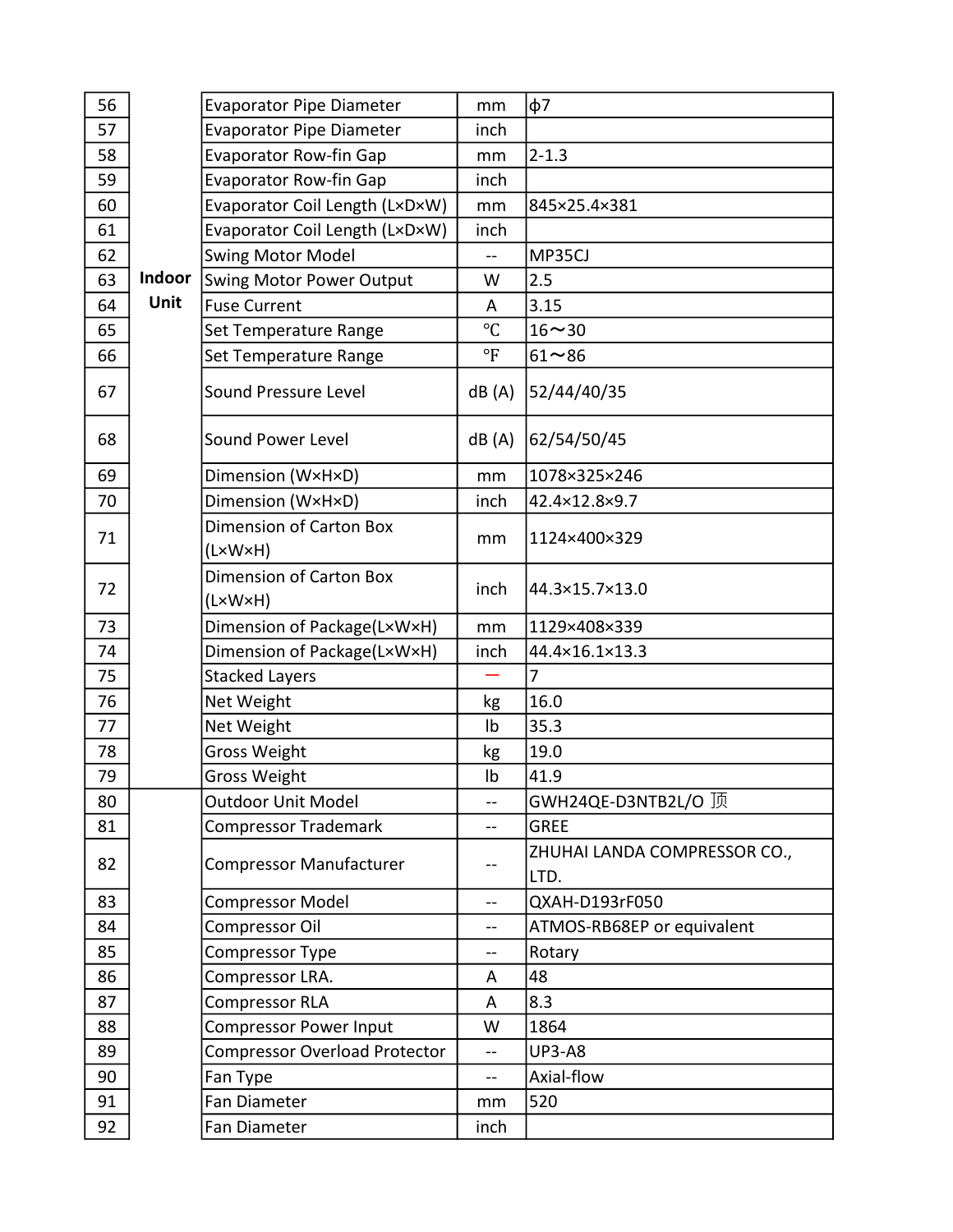| 93  |      | Fan Motor Speed                                                            | rpm            | 690                       |
|-----|------|----------------------------------------------------------------------------|----------------|---------------------------|
| 94  |      | Fan Motor Power Output                                                     | W              | 60                        |
| 95  |      | Fan Motor RLA                                                              | A              | 0.61                      |
| 96  |      | Fan Motor Capacitor                                                        | $\mu$ F        | 3.5                       |
| 97  |      | <b>Outdoor Unit Air Flow Volume</b>                                        | $m^3/h$        | 3200                      |
| 98  |      | Condenser Form                                                             | $\overline{a}$ | Aluminum Fin-copper Tube  |
| 99  |      | Condenser Pipe Diameter                                                    | mm             | $\phi$ 7.94               |
| 100 |      | Condenser Pipe Diameter                                                    | inch           |                           |
| 101 |      | Condenser Rows-fin Gap                                                     | mm             | $2 - 1.4$                 |
| 102 |      | Condenser Rows-fin Gap                                                     | inch           |                           |
| 103 |      | Condenser Coil Length (LxDxW)                                              | mm             | 820×38.1×660              |
| 104 |      | Condenser Coil Length (LxDxW)                                              | inch           |                           |
| 105 |      | Permissible Excessive Operating<br>Pressure for the Discharge Side         | MPa            | 4.3                       |
| 106 | Unit | Permissible Excessive Operating<br>Outdoor   Pressure for the Suction Side | MPa            | 2.5                       |
| 107 |      | Maximum Allowable Pressure                                                 | MPa            | 4.3                       |
| 108 |      | <b>Cooling Operation Ambient</b><br>Temperature Range                      | $^{\circ}C$    | $18 - 52$                 |
| 109 |      | <b>Cooling Operation Ambient</b><br><b>Temperature Range</b>               | $\mathsf{P}$   | $64 - 126$                |
| 110 |      | <b>Heating Operation Ambient</b><br><b>Temperature Range</b>               | $^{\circ}C$    | $-7^{\sim}24$             |
| 111 |      | <b>Heating Operation Ambient</b><br><b>Temperature Range</b>               | $\Gamma$       | $19 - 75$                 |
| 112 |      | <b>Throttling Method</b>                                                   | --             | Capillary                 |
| 113 |      | Defrosting Method                                                          |                |                           |
| 114 |      | Climate Type                                                               | --             | T3                        |
| 115 |      | Climate Zone                                                               |                | <b>Torrid Zone</b>        |
| 116 |      | Isolation                                                                  |                |                           |
| 117 |      | <b>Moisture Protection</b>                                                 | $-$            | IPX4                      |
| 118 |      | Sound Pressure Level                                                       | dB(A)          | 55//                      |
| 119 |      | Sound Power Level                                                          | dB(A)          | 65/                       |
| 120 |      | Dimension (W×H×D)                                                          | mm             | 965×700×396               |
| 121 |      | Dimension (W×H×D)                                                          | inch           | 37 63/64×27 9/16×15 19/32 |
| 122 |      | Dimension of Carton Box<br>(LxWxH)                                         | mm             | 1026×455×735              |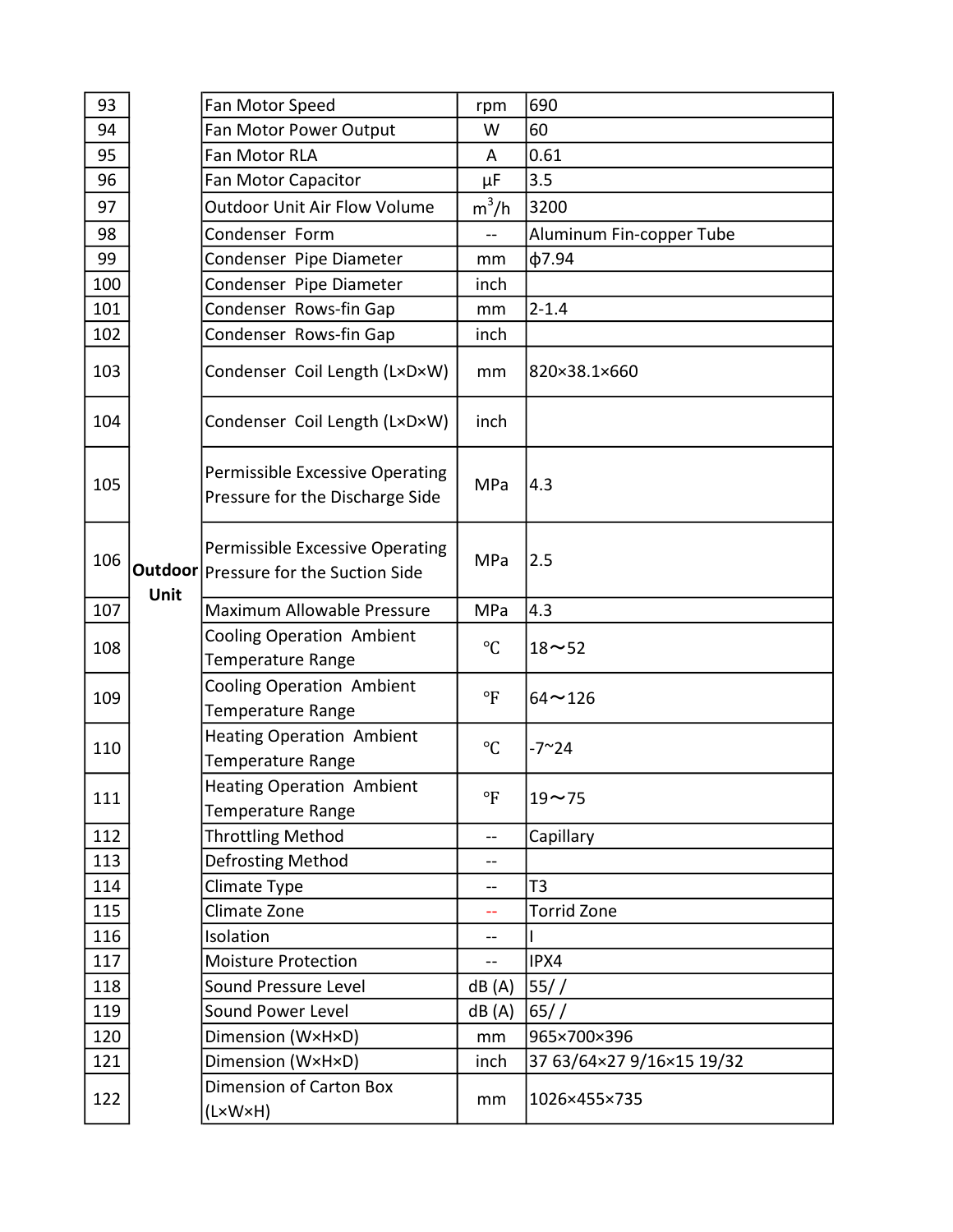| 123 |                    | <b>Dimension of Carton Box</b><br>(L×W×H)       | inch      | 40 25/64×17 29/32×28 15/16             |
|-----|--------------------|-------------------------------------------------|-----------|----------------------------------------|
| 124 |                    | Dimension of Package(LxWxH)                     | mm        | 1029×458×750                           |
| 125 |                    | Dimension of Package(L×W×H)                     | inch      | 40 33/64×18 1/32×29 17/32              |
| 126 |                    | <b>Stacked Layers</b>                           |           | 4                                      |
| 127 |                    | Net Weight                                      | kg        | 51                                     |
| 128 |                    | Net Weight                                      | Ib        | 112.5                                  |
| 129 |                    | <b>Gross Weight</b>                             | kg        | 55.5                                   |
| 130 |                    | <b>Gross Weight</b>                             | Ib        | 122.4                                  |
| 131 |                    | Refrigerant                                     | --        | <b>R410A</b>                           |
| 132 |                    | Refrigerant Charge                              | kg        | 1.9                                    |
| 133 |                    | Refrigerant Charge                              | <b>OZ</b> | 67.0                                   |
| 134 |                    | Length                                          | m         | 5                                      |
| 135 |                    | Length                                          | ft        | 16.4                                   |
| 136 |                    | <b>Gas Additional Charge</b>                    | g/m       | 50                                     |
| 137 |                    | <b>Gas Additional Charge</b>                    | oz/ft.    | 0.5                                    |
|     |                    | Outer Diameter of Liquid                        |           |                                        |
| 138 |                    | Pipe(GREE Allocation)(Metric)                   | mm        | ф6                                     |
|     |                    | Outer Diameter of Liquid                        |           |                                        |
| 139 |                    | <b>Connect</b> Pipe (British System Allocation) | inch      | 1/4"                                   |
| 140 |                    | ion Pipe Outer Diameter of Gas                  | mm        | $\phi$ 16                              |
|     |                    | Pipe(GREE Allocation)(Metric)                   |           |                                        |
| 141 |                    | Outer Diameter of Gas                           | inch      | 5/8"                                   |
|     |                    | Pipe(British System Allocation)                 |           |                                        |
| 142 |                    | Max Distance Height                             | m         | 10                                     |
| 143 |                    | Max Distance Height                             | ft        | 32.8                                   |
| 144 |                    | Max Distance Length                             | m         | 25                                     |
| 145 |                    | Max Distance Length                             | ft        | 82.0                                   |
| 146 |                    | Loading Quantity                                |           | 57                                     |
|     | Loading<br>Quantit | 20' Container)                                  | unit      |                                        |
| 147 |                    | Loading Quantity                                | unit      | 120                                    |
|     |                    | (40' Container)                                 |           |                                        |
| 148 | y                  | <b>Loading Quantity</b>                         |           | 136                                    |
|     |                    | 40' High Cube Container)                        | unit      |                                        |
|     |                    | <b>Panel Outline Dimension</b>                  |           |                                        |
| 149 |                    | (W×H×D)                                         | mm        | $\times$ $\times$                      |
|     |                    | <b>Panel Outline Dimension</b>                  |           |                                        |
| 150 |                    | $(W \times H \times D)$                         | inch      | ◈╳◆╳◆                                  |
| 151 |                    | Panel Dimension of Carton                       |           |                                        |
|     |                    | Box(L×W×H)                                      | mm        | $\times$ $\times$                      |
|     |                    | Panel Dimension of Carton                       |           |                                        |
| 152 |                    | Cassette   Box(L×W×H)                           | inch      | $\bigotimes x \bigotimes x \bigotimes$ |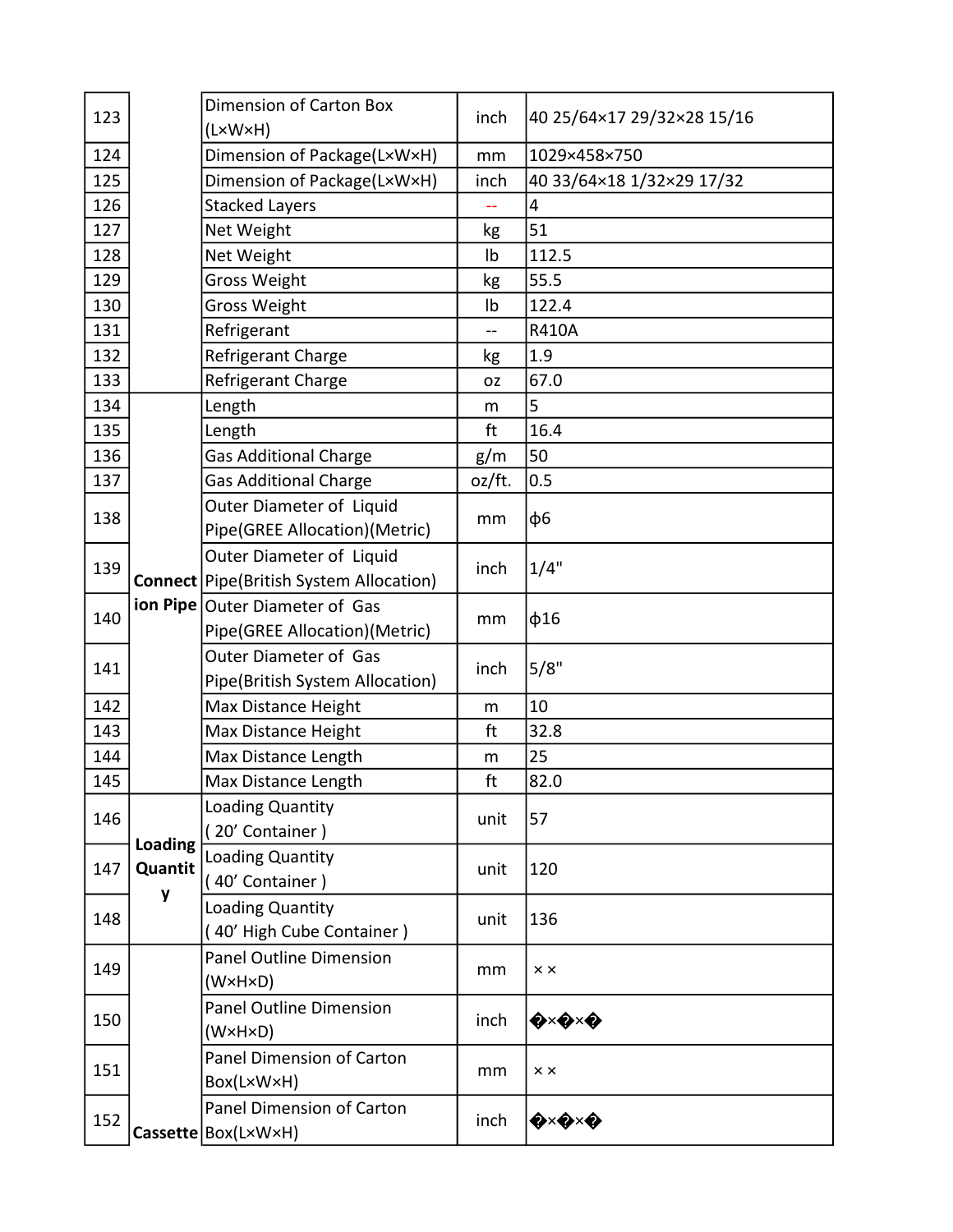| 153 | Panel          | Panel Package                                 |      | $\times$ $\times$                      |
|-----|----------------|-----------------------------------------------|------|----------------------------------------|
|     |                | Dimension(LxWxH)                              | mm   |                                        |
| 154 |                | Panel Package                                 | inch | $\bigotimes x \bigotimes x \bigotimes$ |
|     |                | Dimension(LxWxH)                              |      |                                        |
| 155 |                | Panel Net Weight                              | kg   |                                        |
| 156 |                | Panel Net Weight                              | Ib   | 0.0                                    |
| 157 |                | Panel Gross Weight                            | kg   |                                        |
| 158 |                | Panel Gross Weight                            | Ib   | 0.0                                    |
|     |                | <b>Air Condition Function</b>                 |      |                                        |
| 159 |                | <b>Automatic Operation</b>                    |      | <b>YES</b>                             |
| 160 |                | Cooling                                       |      | <b>YES</b>                             |
| 161 |                | Heating                                       |      | <b>YES</b>                             |
| 162 |                | Dehumidify                                    |      | <b>YES</b>                             |
| 163 |                | Fan                                           |      | <b>YES</b>                             |
| 164 |                | Sleep Mode                                    |      | Normal sleep mode                      |
| 165 |                | Auto Swing(Vertical Auto Swing)               |      | <b>YES</b>                             |
| 166 |                | Auto Swing(Horizontal Auto Swing)             |      | <b>YES</b>                             |
| 167 |                | Auto Fan                                      |      | <b>YES</b>                             |
| 168 |                | Quiet                                         |      | <b>YES</b>                             |
| 169 |                | I Feel                                        |      | <b>YES</b>                             |
| 170 |                | Anion                                         |      | <b>NO</b>                              |
| 171 |                | Cold Plasma                                   |      | <b>NO</b>                              |
| 172 |                | <b>Intelligent Preheating</b>                 |      | <b>YES</b>                             |
| 173 |                | Fresh Air                                     |      | <b>NO</b>                              |
| 174 |                | Dry Anti-Mildew Design                        |      | <b>YES</b>                             |
| 175 |                | <b>Several Optional Filters</b>               |      | Optional                               |
|     |                | (eg : Active Carbon)                          |      |                                        |
| 176 |                | <b>Auto Clean</b>                             |      | <b>YES</b>                             |
| 177 |                | Timer                                         |      | <b>YES</b>                             |
| 178 |                | <b>Auto Restart</b>                           |      | <b>YES</b>                             |
| 179 |                | Turbo                                         |      | <b>YES</b>                             |
| 180 |                | Clock                                         |      | <b>YES</b>                             |
| 181 |                | Temperature                                   |      | <b>YES</b>                             |
| 182 |                | Soft Start                                    |      | <b>NO</b>                              |
| 183 | <b>Functio</b> | Self Diagnosis                                |      | <b>YES</b>                             |
| 184 | n              | Lock                                          |      | <b>YES</b>                             |
| 185 |                | CO Detection                                  |      | <b>NO</b>                              |
| 186 |                | $CO2$ Detection                               |      | <b>NO</b>                              |
| 187 |                | Filter Dirty Alarm                            |      | <b>NO</b>                              |
| 188 |                | Intelligent Open-Close Panel                  |      | <b>NO</b>                              |
| 189 |                | <b>Compressor Electric Heater</b><br>Function |      | <b>NO</b>                              |